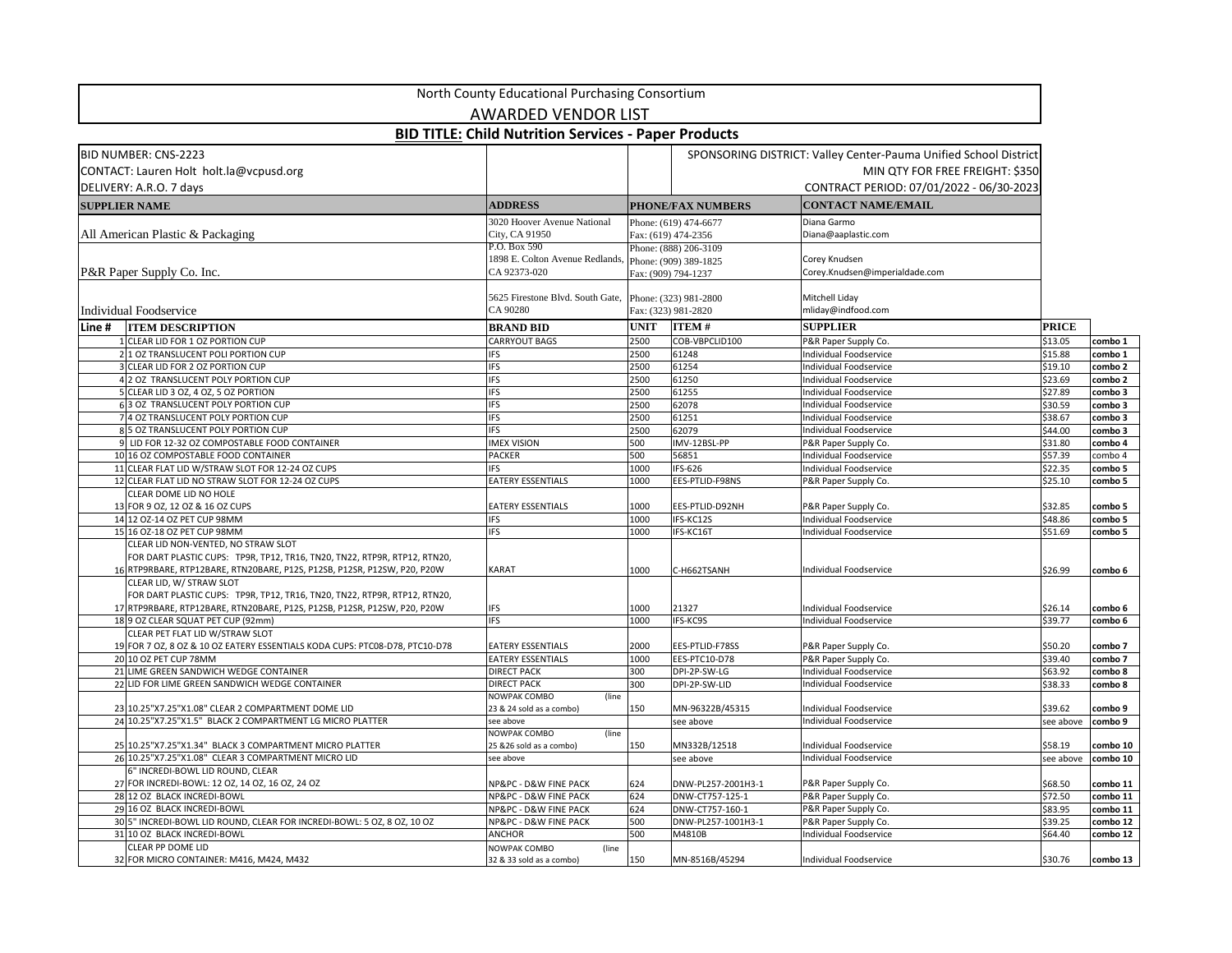| Line #<br><b>ITEM DESCRIPTION</b>                                                                      | <b>BRAND BID</b>              | <b>UNIT</b> | <b>ITEM#</b>      | <b>SUPPLIER</b>                  | <b>PRICE</b> |                      |
|--------------------------------------------------------------------------------------------------------|-------------------------------|-------------|-------------------|----------------------------------|--------------|----------------------|
| 33 16 OZ WAVE RECTANGULAR BLACK MICRO CONTAINER                                                        | see above                     |             | MN-8516B/45294    | see above                        | see above    | $\mathsf{combo}\,13$ |
| <b>WHITE SIP-THRU LID</b>                                                                              |                               |             |                   |                                  |              |                      |
| FOR DART FOAM CUPS: 10J12, 12J12, 14J12, 14FJ12, 12X12                                                 | <b>DART CONTAINER CORP</b>    | 1000        | DRT-12UL          | P&R Paper Supply Co.             | \$39.60      | combo 14             |
| 35 12 OZ CAFE DESIGN CUP W/ RED ACCENTS                                                                | <b>DART CONTAINER CORP</b>    | 1000        | DRT-12X12G        | P&R Paper Supply Co.             | \$66.80      | combo 14             |
| 36 12 OZ WHITE FOAM BOWL                                                                               | <b>DART CONTAINER CORP</b>    | 1000        | DRT-12B32         | P&R Paper Supply Co.             | \$88.50      | combo 15             |
| TRANSLUCENT VENTED LID                                                                                 |                               |             |                   |                                  |              |                      |
| FOR DART FOAM CONTAINER: 32AJ32, 32TJ32, 44AJ32, 44TJ32, 60AJ32, 32X32, 8SJ32,                         |                               |             |                   |                                  |              |                      |
| 37 16MJ32, 12B32                                                                                       | <b>DART CONTAINER CORP</b>    | 500         | DRT-32JL          | P&R Paper Supply Co.             | \$33.90      | combo 15             |
| 38 KARAT 4 OZ PAPER FOOD CONTAINERS - WHITE 76MM                                                       | LOLLICUP USA, INC             | 1000        | LLC-KDP4W         | P&R Paper Supply Co.             | \$49.50      | combo 16             |
| 39 KARAT 4 OZ FOOD CONTAINER PLASTIC FLAT LID 76MM                                                     | LOLLICUP USA, INC             | 1000        | LLC-KDL76PP       | P&R Paper Supply Co.             | \$32.95      | combo 16             |
| 40 PP FLAT LID W/VENT FOR 6 OZ PAPER FOOD CONTAINER                                                    | LOLLICUP USA, INC             | 1000        | LLC-KDL96PP       | P&R Paper Supply Co.             | \$32.95      | combo 17             |
| 6 OZ WHITE PAPER FOOD CONTAINER<br>41                                                                  | <b>KARAT</b>                  | 1000        | C-KDP6W/18668     | <b>Individual Foodservice</b>    | \$53.82      | combo 17             |
| 42 PP FLAT LID FOR 12 OZ PAPER FOOD CONTAINER                                                          | <b>KARAT</b>                  | 1000        | C-KDL100-PP/18667 | Individual Foodservice           | \$35.88      | combo 18             |
| 43 12 OZ ORANGE PAPER FOOD CONTAINER                                                                   | LOLLICUP USA, INC             | 1000        | LLC-KDP12-O       | P&R Paper Supply Co.             | \$60.50      | combo 18             |
| WHITE SIPPER DOME LID FOR 8 OZ HOT CUP                                                                 |                               |             |                   |                                  |              |                      |
| FOR KARAT OR LOLLICUP CUPS: C-K508, C-K508W                                                            | LOLLICUP USA, INC             | 1000        | LLC-KDL508        | P&R Paper Supply Co.             | \$26.40      | combo 19             |
| 45 8 OZ WHITE HOTCUP                                                                                   | <b>GRAPHIC PACKAGING INTL</b> | 1000        | INT-8WHDC-VB      | P&R Paper Supply Co.             | \$38.30      | combo 19             |
| 4 OZ BOARD LID FOR FOIL ROUND CUP                                                                      | <b>HFA</b>                    | 1000        | 4062DL-1000       | <b>Individual Foodservice</b>    | \$34.58      | combo 20             |
| 47 4 OZ ALUMINUM ROUND CUP                                                                             | <b>HFA</b>                    | 1000        | 341-30-1000/21382 | Individual Foodservice           | \$74.56      | combo 20             |
| FABRI-KAL GREENWARE ON-THE-GO 6" SQUARE BOX - 4 CMPT                                                   | <b>FABRI-KAL</b>              | 300         | FAB-GS6-4         | P&R Paper Supply Co.             | \$109.75     | combo 21             |
| FBRI-KAL GREENWARE ON-THE-GO 6" SQUARE LID                                                             | <b>FABRI-KAL</b>              | 300         | FAB-LGS6          | P&R Paper Supply Co.             | \$63.50      | combo 21             |
| 50 12 OZ WHITE FOAM SQUAT FOOD CONTAINER                                                               | <b>DART CONTAINER CORP</b>    | 500         | DRT-12SJ20        | P&R Paper Supply Co.             | \$46.25      | combo 22             |
| CLEAR VENTED DOME LID                                                                                  |                               |             |                   |                                  |              |                      |
| 51 FOR DART FOAM CUPS: 32AJ20, 8SJ20, 12SJ20, 16MJ20, 5B20, 6B20, 8B20, 10B20                          | DART CONTAINER CORP           | 1000        | DRT-20DLCR        | P&R Paper Supply Co.             | \$108.00     | combo 22             |
|                                                                                                        |                               |             |                   |                                  |              |                      |
| TRANSLUCENT VENTED LID                                                                                 |                               |             |                   |                                  |              |                      |
| 52 FOR DART FOAM CONTAINER: 32AJ20, 8SJ20, 12SJ20, 16MJ20, 5B20, 6B20, 8B20, 10B20 DART CONTAINER CORP |                               | 1000        | DRT-20JL          | P&R Paper Supply Co.             | \$45.15      | combo 22             |
| 53 4 OZ WHITE FOAM FOOD CONTAINER                                                                      | <b>DART CONTAINER CORP</b>    | 1000        | <b>DRT-4J6</b>    | P&R Paper Supply Co.             | \$42.90      | combo 23             |
| WHITE VENTED PLAST LID                                                                                 |                               |             |                   |                                  |              |                      |
| 54 FOR DART FOAM CUPS: 2J6, 3.5J6, 4J6, 6J6                                                            | <b>DART CONTAINER CORP</b>    | 1000        | DRT-6JL           | P&R Paper Supply Co.             | \$26.30      | combo 23             |
| 55 8 OZ PP PLASTIC DELI CONTAINER                                                                      | <b>WNA</b>                    | 500         | APCTR08/17819     | Individual Foodservice           | \$28.86      | combo 24             |
| 56 8-32 OZ PP PLASTIC DELI CONTAINER FLAT LID                                                          | <b>WNA</b>                    | 500         | APCTRLID/45303    | Individual Foodservice           | \$19.02      | combo 24             |
| <b>CUPS</b>                                                                                            |                               |             |                   |                                  |              |                      |
| 57 5.5 OZ WHITE PAPER PLEATED PORTION CUP                                                              | <b>GENPAK LLC</b>             | 5000        | GPK-F550          | P&R Paper Supply Co.             | \$103.35     |                      |
| 58 2"x4.5"x1.25" WHITE DRY WAX BAKING CUP                                                              | <b>PATERSON</b>               | 10,000      | 420043400         | All American Plastic & Packaging | \$55.81      |                      |
| 593-1/2 OZ PLEATED WATER CUP                                                                           | <b>GENPAK LLC</b>             | 2500        | GPK-W450F         | P&R Paper Supply Co.             | \$54.85      |                      |
| 60 12 OZ STOCK PRINT PAPER COLD CUP                                                                    | <b>IMEX</b>                   | 1000        | C-KCP12W          | Individual Foodservice           | \$43.34      |                      |
| 618 OZ INSULATED FOAM CUP                                                                              | <b>DART CONTAINER CORP</b>    | 1000        | <b>DRT-8J8</b>    | P&R Paper Supply Co.             | \$37.20      |                      |
| 62 16oz FRENCH FRY CUP                                                                                 | <b>SOLO CUP COMPANY</b>       | 1000        | SOL-GRS16         | P&R Paper Supply Co.             | \$125.95     |                      |
| 63 5 OZ TRANSLUCENT CUP (PS)                                                                           | <b>RECYCLUM</b>               | 1000        | PBS5-CUP          | Individual Foodservice           | \$20.60      |                      |
| 64 7 OZ TRANSLUCENT CUP (PS)                                                                           | <b>FABRIKAL</b>               | 2500        | 9508022           | All American Plastic & Packaging | \$79.61      |                      |
| 65 12 OZ CAFE DESIGN CUP W/ RED ACCENTS                                                                | <b>DART CONTAINER CORP</b>    | 1000        | DRT-12X12G        | P&R Paper Supply Co.             | \$66.80      |                      |
| <b>CONTAINERS</b>                                                                                      |                               |             |                   |                                  |              |                      |
| 66 KODA 4 OZ WHITE PAPER FOOD CONTAINER                                                                | <b>EATERY ESSENTIALS</b>      | 1000        | EES-YGTC04W-D75   | P&R Paper Supply Co.             | \$47.10      |                      |
| 67 3 COMPARTMENT CLEAR LARGE BENTO BOX                                                                 | SABERT CORP.                  | 300         | SAB-184623B300    | P&R Paper Supply Co.             | \$66.25      |                      |
| 68 9"x9"x3" 3 COMPARTMENT HINGED CONTAINER                                                             | <b>IFS</b>                    | 200         | IFS-HL95          | Individual Foodservice           | \$40.00      |                      |
| 69 1 COMPARTMENT LARGE FOAM CONTAINER                                                                  | <b>REPUBLIC PLASTICS</b>      | 200         | RPP-71402         | P&R Paper Supply Co.             | \$20.80      |                      |
| 70 2-PKT DIPPING CONTAINER                                                                             | WNA INC. - COMET/PARPAK       | 500         | PAR-82612         | P&R Paper Supply Co.             | \$48.75      |                      |
| 71 5" CLEAR HINGED CONTAINER                                                                           | PACTIV (PCA) CORP             | 375         | PCA-YCI8-1050     | P&R Paper Supply Co.             | \$44.45      |                      |
| 72 6" CLEAR HINGED CONTAINER                                                                           | PACTIV (PCA) CORP             | 500         | PCA-YCI8-1160     | P&R Paper Supply Co.             | \$52.55      |                      |
| 73 9" LARGE HOAGIE CLEAR HINGED CONTAINER                                                              | <b>SOLPAK</b>                 | 250         | CHC935            | <b>Individual Foodservice</b>    | \$48.23      |                      |
| 74 9x9x3, 3 COMPARTMENT LARGE HINGED CONTAINER                                                         | <b>SOLPAK</b>                 | 200         | CHC9X3D           | <b>Individual Foodservice</b>    | \$61.36      |                      |
| 75 8x8x3, MEDIUM CLEAR HINGED CONTAINER                                                                | PACTIV (PCA) CORP             | 200         | PCA-YCI8-1120     | P&R Paper Supply Co.             | \$46.50      |                      |
| 76 14 FL OZ, 1LB SHALLOW OBLONG CONTAINER                                                              | <b>PACKER</b>                 | 1000        | IFS-2059          | Individual Foodservice           | \$52.94      |                      |
| 77 8 OZ DELI CONTAINER PLASTIC HINGED, FLAT LID                                                        | <b>GENPAK</b>                 | 200         | AD08              | All American Plastic & Packaging | \$38.90      |                      |
| 78 12 OZ CLEAR HINGED DELI CONTAINER                                                                   | ROYAL INTERPACK NA            | 200         | RFS-RPS12         | P&R Paper Supply Co.             | \$22.55      |                      |
| 79 SMALL SANDWICH WEDGE CONTAINER 4 3/8" x 2 5/8" x 3 1/4"                                             | WNA INC. - COMET/PARPAK       | 500         | PAR-21507         | P&R Paper Supply Co.             | \$32.40      |                      |
| 80 CLEAR HINGED SANDWICH WEDGE CONTAINER 6.63"X3.56"X3.52"                                             | <b>ANCHOR PACKAGING</b>       | 250         | ANC-4511019       | P&R Paper Supply Co.             | \$54.06      |                      |
| 81 MOLDED FIBER HINGED CONTAINER-MED, DEEP, 3 SECT                                                     | <b>PACKER</b>                 | 200         | IFS-HL85C         | Individual Foodservice           | \$36.47      |                      |
|                                                                                                        |                               |             |                   |                                  |              |                      |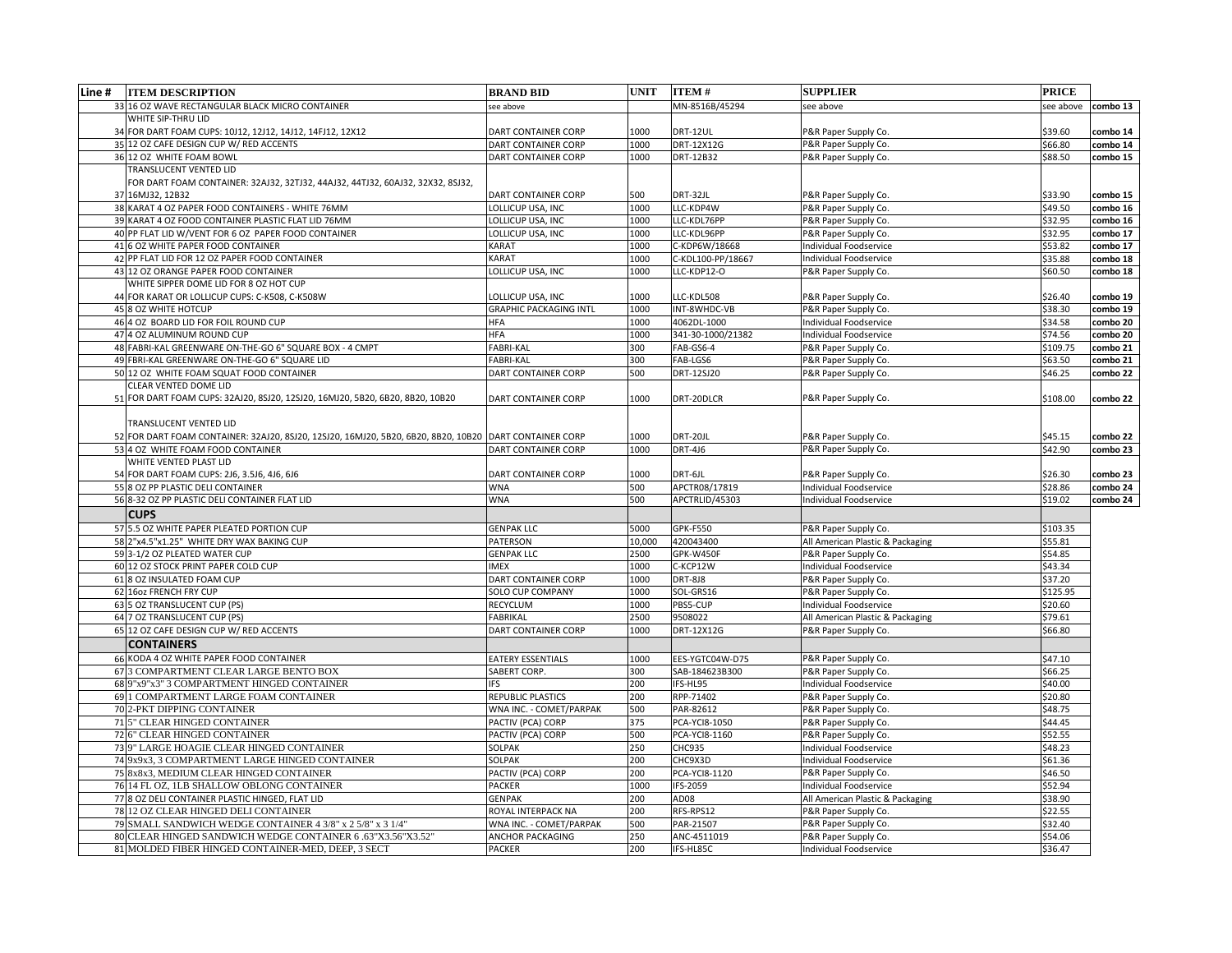| Line # | <b>ITEM DESCRIPTION</b>                                        | <b>BRAND BID</b>                     | <b>UNIT</b> | <b>ITEM#</b>     | <b>SUPPLIER</b>                  | <b>PRICE</b> |
|--------|----------------------------------------------------------------|--------------------------------------|-------------|------------------|----------------------------------|--------------|
|        | 82 240Z CLEAR DOME HINGED CONTAINER                            | ROYAL INTERPACK NA                   | 200         | RFS-RPS24T       | P&R Paper Supply Co.             | \$36.50      |
|        | 83 320Z CLEAR DOME HINGED CONTAINER                            | <b>EATERY</b>                        | 200         | 45248            | <b>Individual Foodservice</b>    | \$41.53      |
|        | 84 32 OZ CLEAR PET SALAD BOWL/DELI CONTAINER W/LID             | DIRECT PACK, INC.                    | 150         | DPI-320Z-BB      | P&R Paper Supply Co.             | \$59.80      |
|        | 85 6 OZ CLEAR HINGED DELI CONTAINER                            | ROYAL INTERPACK NA                   | 400         | RFS-RPS06        | P&R Paper Supply Co.             | \$37.90      |
|        | 86 8 OZ SQUAT FOAM CONTAINER                                   | DART CONTAINER CORP                  | 1000        | DRT-8SJ20        | P&R Paper Supply Co.             | \$76.70      |
|        | 87 16 OZ CLEAR HINGED FLAT LID CONTAINER                       | ROYAL INTERPACK NA                   | 200         | RFS-RPS16        | P&R Paper Supply Co.             | \$26.50      |
|        | 88 24 OZ CLEAR CONTAINTER W/FLAT LID                           | ROYAL INTERPACK NA                   | 200         | RFS-RPS24        | P&R Paper Supply Co.             | \$37.50      |
|        | 89 9" CLEAR SHALLOW HINGED CONTAINER                           | <b>SOLPAK</b>                        | 200         | CHC9X3           | <b>Individual Foodservice</b>    | \$59.42      |
|        | 90 12 OZ BLACK OVAL MICRO CONTAINER BASE                       | <b>ANCHOR</b>                        | 504         | M5816B           | Individual Foodservice           | \$81.75      |
|        | 91 16 OZ FOOD PAIL NO HANDLE PAGODA                            | <b>FOLD PAK</b>                      | 450         | 16-PAGODA        | Individual Foodservice           | \$46.50      |
|        | 92 16 OZ BLACK RECTANGLE COMBO WITH LID, 8x5-3/8"x1-1/4"       | <b>NOW PAK INC.</b>                  | 150         | NPK-MN8516B      | P&R Paper Supply Co.             | \$26.70      |
|        | 93 4 OZ PARFAIT INSERT                                         | <b>KARAT</b>                         | 1000        | 10203            | <b>Individual Foodservice</b>    | \$18.40      |
|        | 94 12 OZ WHITE DOUBLE POLY PAPER FOOD CONTAINER WITH LID       | <b>IMEX</b>                          | 250         | IFS-KH12A        | <b>Individual Foodservice</b>    | \$58.32      |
|        | 95 4 OZ OVAL CLEAR PORTION CUP COMBO WITH LID                  | PACTIV (PCA) CORP                    | 500         | NEW-E504         | P&R Paper Supply Co.             | \$118.00     |
|        | 96 INLINE PLASTICS SAFE-T-FRESH SNACK WARE CLAMSHELL CONTAINER | <b>INLINE PLASTICS CORP</b>          | 252         | INL-TSSB3R       | P&R Paper Supply Co.             | \$98.80      |
|        | 97 240Z. HINGED FLAT LID DELI CONTAINER                        | ROYAL INTERPACK NA                   | 200         | RFS-RPS24        | P&R Paper Supply Co.             | \$37.50      |
|        | <b>BOWLS, PLATES</b>                                           |                                      |             |                  |                                  |              |
|        | 98 12oz UNLAMINATED FOAM BOWL                                  | <b>PACTIV</b>                        | 1000        | YTH1-0012        | <b>Individual Foodservice</b>    | \$24.59      |
|        | 99 10 OZ-12 OZ WHITE POLYSTYRENE FOAM BOWL                     | <b>REPUBLIC PLASTICS</b>             | 1000        | RPP-71310        | P&R Paper Supply Co.             | \$25.75      |
|        | 100 24 OZ BURRITO BOWL (9X5.5)                                 | <b>PACKER</b>                        | 250         | <b>BB-24</b>     | Individual Foodservice           | \$19.59      |
|        | 101 120Z MOLDED FIBER BOWL                                     | PERRIN'S                             | 1000        | IFS-BL12         | <b>Individual Foodservice</b>    | \$39.77      |
|        | 102 10 OZ INSULATED FOAM BOWL                                  | DART CONTAINER CORP                  | 1000        | DRT-10B20        | P&R Paper Supply Co.             | \$79.75      |
|        | 103 BOWL, FOAM, WHITE, SATIN, 30oz                             | <b>RECYCLUM</b>                      | 500         | X30              | Individual Foodservice           | \$21.09      |
|        | 104 6" WHITE ECO MOLDED FIBER PLATE                            | <b>PACKER</b>                        | 1000        | IFS-PL6          | <b>Individual Foodservice</b>    | \$26.14      |
|        | 105 9" UNLAMINATED FOAM PLATE                                  | <b>REPUBLIC PLASTICS</b>             | 500         | RPP-71532        | P&R Paper Supply Co.             | \$16.55      |
|        | 106 9" WHITE ECO MOLDED FIBER PLATE                            | <b>FS</b>                            | 500         | IFS-P009         | Individual Foodservice           | \$32.89      |
|        | 107 10" BLACK FOAM PLATE 3 COMPARTMENT                         | <b>RECYCLUM</b>                      | 500         | X103-BLACK       | Individual Foodservice           | \$28.58      |
|        | 108 9" WHITE PAPER PICNIC PLATE                                | <b>GREEN LABEL</b>                   | 1200        | FP10021          | ndividual Foodservice            | \$28.50      |
|        |                                                                |                                      |             |                  |                                  |              |
|        | <b>TRAYS</b>                                                   |                                      |             |                  |                                  |              |
|        | 109 8.5"X5.5"X2" RED PLAID CARRY TRAY                          | NP&PC - HUHTAMAKI                    | 500         | CHI-R963CT       | P&R Paper Supply Co.             | \$32.85      |
|        | 110 8.2/4.2 FL OZ HAMBURGER SCHOOL TRAY                        | HFA INC.                             | 1000        | HFA-4101-30      | P&R Paper Supply Co.             | \$140.25     |
|        | 111 240Z 3COMP OBLONG TRAY W/LID                               | <b>CARRYOUT BAGS</b>                 | 250         | COB-VB3COMPP     | P&R Paper Supply Co.             | \$48.07      |
|        | 112 2# KRAFTBACK FOOD TRAY                                     | <b>AMERICAN PAPER &amp; PLASTICS</b> | 1000        | COB-VB200RC      | P&R Paper Supply Co.             | \$30.46      |
|        | 113 2.5# FOOD TRAY RED PLAID                                   | <b>AMERICAN PAPER &amp; PLASTICS</b> | 500         | COB-VB250RC      | P&R Paper Supply Co.             | \$25.42      |
|        | 114 1# KRAFTBACK FOOD TRAY                                     | AMERICAN PAPER & PLASTICS            | 1000        | COB-VB100RC      | P&R Paper Supply Co.             | \$24.69      |
|        | 1153# KRAFTBACK FOOD TRAY                                      | SQP                                  | 500         | SQP7153          | <b>Individual Foodservice</b>    | \$25.56      |
|        | 116 6 OZ HINGED CLEAR PORTION TRAY                             | WNA INC. - COMET/PARPAK              | 1500        | PAR-21961        | P&R Paper Supply Co.             | \$90.20      |
|        | 117 6"x8" LARGE NACHO TRAY                                     | WNA INC. - COMET/PARPAK              | 500         | PAR-21506        | P&R Paper Supply Co.             | \$51.05      |
|        | 1185 COMPARTMENT WHITE FOAM TRAY                               | <b>REPUBLIC PLASTICS</b>             | 500         | RPP-71440        | P&R Paper Supply Co.             | \$24.15      |
|        | 119 5 COMPARTMENT BLACK FOAM TRAY HEAVY DUTY                   | PACTIV (PCA) CORP                    | 500         | MBL-YTHB0500SGBX | P&R Paper Supply Co.             | \$28.00      |
|        | 120 5 COMPARTMENT MOLDED FIBER LUNCH TRAY                      | <b>HUHTAMAKI</b>                     | 500         | 21114/21039      | <b>Individual Foodservice</b>    | \$20.78      |
|        | 121 1 COMPARTMENT SHALLOW MEAL TRAY                            | <b>FORM PLASTICS</b>                 | 1100        | FRM-6027         | P&R Paper Supply Co.             | \$220.00     |
|        | 122 4 COMPARTMENT COMPOSTABLE FIBER TRAY 24.7 x 19.7 x 30cm    | <b>PACKER</b>                        | 2500        | 21248            | <b>Individual Foodservice</b>    | \$45.00      |
|        | 123 8-8 .63" POP UP TRAY                                       | SOUTHERN CHAMPION TRAY CO            | 500         | SOU-0122         | P&R Paper Supply Co.             | \$37.25      |
|        | 124 1/4# FOOD TRAY RED PLAID                                   | SQP                                  | 1000        | 7125             | <b>Individual Foodservice</b>    | \$17.53      |
|        | 125 5# FOOD TRAY RED PLAID                                     | SQP                                  | 500         | SQP-7155         | <b>Individual Foodservice</b>    | \$30.72      |
|        | 126 #17S BLACK TRAY 8.25" x 4.75" x .5"                        | <b>PACTIV</b>                        | 1000        | 51P917S          | All American Plastic & Packaging | \$31.67      |
|        | <b>STRAWS</b>                                                  |                                      |             |                  |                                  |              |
|        | 127 7.75" BENDABLE STRAW WRAPPED                               | PERRIN'S                             | 400         | 132820           | <b>Individual Foodservice</b>    | \$2.08       |
|        | 128 7.75" JUMBO STRAW WRAPPED                                  | <b>IFS</b>                           | 12000       | 11400            | Individual Foodservice           | \$54.49      |
|        | 129 7.75" RED/WHT GIANT WRAPPED STRAW                          | <b>GTS</b>                           | 300         | S7WCG243         | All American Plastic & Packaging | \$2.57       |
|        | <b>SPOONS</b>                                                  |                                      |             |                  |                                  |              |
|        | 130 WHITE HEAVY DUTY PLASTIC SPOON                             | <b>IFS</b>                           | 1000        | IFS-PPS-W        | <b>Individual Foodservice</b>    | \$12.50      |
|        | 131 WHITE MED WEIGHT PLASTIC SPOON                             | <b>PACKER</b>                        | 1000        | 9956529          | Individual Foodservice           | \$6.40       |
|        | <b>FORKS</b>                                                   |                                      |             |                  |                                  |              |
|        | 132 WHITE HEAVY DUTY PLASTIC FORK                              | <b>IFS</b>                           | 1000        | IFS-PPF-W        | Individual Foodservice           | \$12.50      |
|        | 135 BLACK HEAVY DUTY PLASTIC FORK                              | <b>IFS</b>                           | 1000        | IFS-PPF-B        | Individual Foodservice           | \$12.50      |
|        | 136 WHITE MED WEIGHT PLASTIC FORK                              | <b>PACKER</b>                        | 1000        | 9956529          | <b>Individual Foodservice</b>    | \$6.40       |
|        | 137 MED/HVY WHITE WRAPPED FORK                                 | ΥR                                   | 1000        |                  | Individual Foodservice           |              |
|        |                                                                |                                      |             | 3950             |                                  | \$12.73      |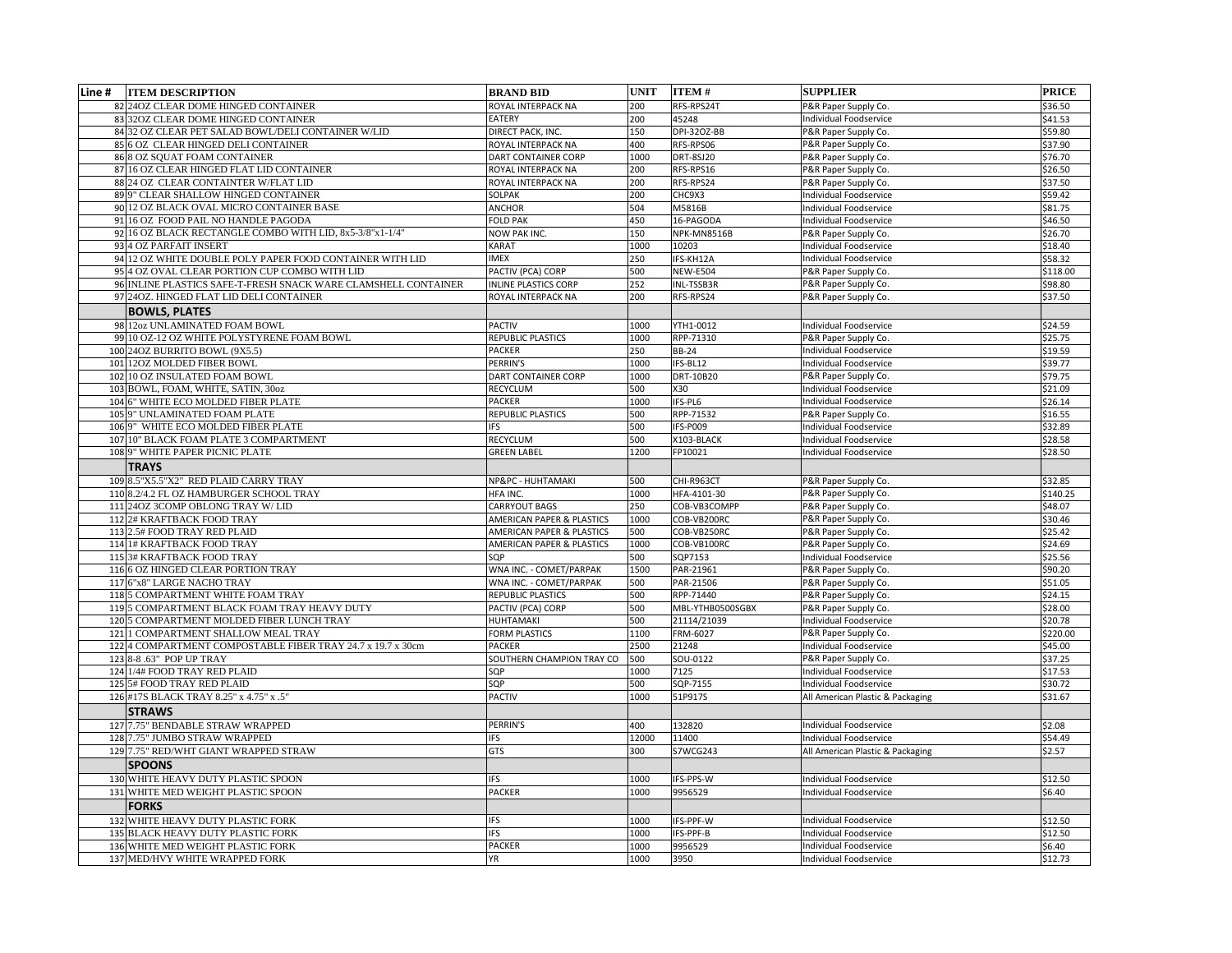| Line # | <b>ITEM DESCRIPTION</b>                                     | <b>BRAND BID</b>                         | <b>UNIT</b>  | <b>ITEM#</b>               | <b>SUPPLIER</b>                              | <b>PRICE</b>       |
|--------|-------------------------------------------------------------|------------------------------------------|--------------|----------------------------|----------------------------------------------|--------------------|
|        | <b>KNIFE</b>                                                |                                          |              |                            |                                              |                    |
|        | 138 MED WEIGHT KNIFE                                        | <b>PACKER</b>                            | 1000         | 9956543                    | <b>Individual Foodservice</b>                | \$6.40             |
|        | <b>SPORK</b>                                                |                                          |              |                            |                                              |                    |
|        | 139 6" TPLA SPORK, NON-WRAPPED, WORLD CENTRIC               | <b>WORLD CENTRIC</b>                     | 1000         | WOR-RK-PS-B                | P&R Paper Supply Co.                         | \$41.95            |
|        | 140 WHITE MED WEIGHT SPORK                                  | <b>PACKER</b>                            | 1000         | 3647                       | Individual Foodservice                       | \$6.40             |
|        | 141 WHITE SPORK KIT NAPKIN W/SPIKE STRAW                    | <b>PACKER</b>                            | 1000         | 3606                       | Individual Foodservice                       | \$14.77            |
|        | 142 SPORK-NAPKIN KIT (NO STRAW)                             | <b>PACKER</b>                            | 1000         | 3609                       | Individual Foodservice                       | \$13.64            |
|        | 143 HEAVY WEIGHT SCHOOL LUNCH KIT                           | <b>PACKER</b>                            | 1000         | 3606                       | <b>Individual Foodservice</b>                | \$14.77            |
|        | <b>GLOVES</b>                                               |                                          |              |                            |                                              |                    |
|        | 144 SM LATEX GLOVES POWDER FREE                             | <b>TG MEDICAL</b>                        | 1000         | <b>SPFG</b>                | <b>Individual Foodservice</b>                | \$49.45            |
|        | 145 MED LATEX GLOVES POWDER FREE                            | <b>TG MEDICAL</b>                        | 1000         | <b>MLPFG</b>               | Individual Foodservice                       | \$42.94            |
|        | 146 LG LATEX GLOVES POWDER FREE                             | <b>TG MEDICAL</b>                        | 1000         | <b>LLPFG</b>               | Individual Foodservice                       | \$42.94            |
|        | 147 X-LARGE LATEX GLOVES POWDER FREE                        | <b>TG MEDICAL</b>                        | 1000         | <b>LXLPFG</b>              | Individual Foodservice                       | \$42.94            |
|        | 148 LG YELLOW DISH GLOVE FLOCKED                            | LIFE GUARD                               | 12           | LIG-4204                   | P&R Paper Supply Co.                         | \$5.20             |
|        | 149 MED YELLOW DISH GLOVE FLOCKED                           | <b>LIFE GUARD</b>                        | 12           | LIG-4203                   | P&R Paper Supply Co.                         | \$5.20             |
|        | 150 22ml MED NITRILE GLOVE 18" PR                           | <b>SAFETY ZONE</b>                       | 12           | SAF-GNGF-MED-15C           | P&R Paper Supply Co.                         | \$14.50            |
|        | 151 22ml LRG NITRILE GLOVE 18" PR SIZE 9                    | <b>SAFETY ZONE</b>                       | 12           | SAF-GNGF-LRG-15C           | P&R Paper Supply Co.                         | \$14.50            |
|        | 152 LG PLASTIC DISP GLOVE (10,000/CS)                       | <b>LIFE GUARD</b>                        | 1000         | LIG-4004                   | P&R Paper Supply Co.                         | \$2.95             |
|        | 153 MED PLASTIC DISP GLOVE (10,000/CS)                      | <b>LIFE GUARD</b>                        | 1000         | LIG-4003                   | P&R Paper Supply Co.                         | \$2.95             |
|        | 154 LG PLASTIC DISP GLOVE (1,000/CS)                        | LIFE GUARD                               | 1000         | LIG-4004                   | P&R Paper Supply Co.                         | \$2.95             |
|        | 155 SM VINYL GLOVES POWDER FREE                             | CARRYOUT BAGS                            | 1000         | IMP-64V3000PFS             | P&R Paper Supply Co.                         | \$23.80            |
|        | 156 MED VINYL GLOVES POWDER FREE                            | <b>MED CARE</b>                          | 100          | RVGPF102                   | All American Plastic & Packaging             | \$2.38             |
|        | 157 LG VINYL GLOVES POWDER FREE                             | <b>MED CARE</b>                          | 100          | RVGPF103                   | All American Plastic & Packaging             | \$2.38             |
|        | 158 XLVINYL GLOVES PWD FREE                                 | CARRYOUT BAGS                            | 1000         | IMP-64V3000PFXL            | P&R Paper Supply Co.                         | \$23.80            |
|        | <b>BAGS, TAPE</b>                                           |                                          |              |                            |                                              |                    |
|        | 159 T-SHIRT TAKE OUT BAG - 11.5 X 6.5 X 21.5, 13 MC WHITE   | <b>PACKER</b>                            | 1000         | 22429                      | Individual Foodservice                       | \$19.03            |
|        | 160 12" X 7" X 22" 17 MIC 5.4 LB THANK YOU T-SHIRT BAG      | <b>CARRYOUT BAGS</b>                     | 1000         | COB-12722-14               | P&R Paper Supply Co.                         | \$19.75            |
|        | 161 18"X30" CLEAR UTILITY BAG ON ROLL W/TWIST TIES          | <b>ELKAY</b>                             | 200          | BOR1830HD/56830            | Individual Foodservice                       | \$9.09             |
|        | 162 12"X12" CLEAR SEAL TOP BAG                              | <b>ELKAY</b>                             | 1000         | F21212/15626               | Individual Foodservice                       | \$65.56            |
|        | 163 24"X32" 1.5 MIL CLEAR PLASTIC UTILITY BAG               | <b>REPUBLIC BAG INC</b>                  | 500          | REP-2432CL45               | P&R Paper Supply Co.                         | \$23.70            |
|        | 164 27"X37" CLEAR BUN PAN BAG W/TWIST TIES                  | NP&PC - HANDGARDS                        | 200          | HND-FB37                   | P&R Paper Supply Co.                         | \$16.60            |
|        | 165 PRINTED HOT DOG FOIL BAG                                | BAGCRAFTPAPERCON                         | 1000         | PPC-300455                 | P&R Paper Supply Co.                         | \$41.95            |
|        | 166 11x14 CLEAR PRODUCE BAG 1.25mil                         | LOUIS PACKAGING INC.                     | 620          | LOU-4001-11X14LD           | P&R Paper Supply Co.                         | \$13.20            |
|        | 167 27x37 BUN PAN COVER BAG                                 | NP&PC - HANDGARDS                        | 200          | HND-FB37                   | P&R Paper Supply Co.                         | \$16.60            |
|        | 168 PRINTED FOIL CHICKEN BAG                                | <b>BAGCRAFT</b>                          | 1000         | 444492/15564               | Individual Foodservice                       | \$30.57            |
|        | 169 HS70NP3C - 1/6 KRAFT PAPER HANDLE BAG                   | <b>PRIME TIME</b>                        | 300          | 13078                      | Individual Foodservice                       | \$56.82            |
|        | 170 SML NATURAL DUBL VIEW BAG<br>171#12 YELLOW SANDWICH BAG | USA PAPER<br><b>CALIFORNIA PAPER BAG</b> | 2000<br>2000 | <b>NGR-76</b><br>PPC-DX12Y | Individual Foodservice                       | \$26.52            |
|        | 172 #8 SANDWICH BAG 5x4.5 WHITE                             | ZENITH SPECIALTY BAG CO                  | 2000         | ZEN-6526                   | P&R Paper Supply Co.                         | \$20.70<br>\$16.25 |
|        | $173$   $7x10$ PLAIN DELI BAG                               | ELKAY PLASTIC CO. INC.                   | 2000         | ELK-DP0710                 | P&R Paper Supply Co.<br>P&R Paper Supply Co. | \$14.95            |
|        | 174 5.5x5.5 CLEAR SADDLE BAG                                | ELKAY PLASTIC CO. INC.                   | 2000         | ELK-DP5555                 | P&R Paper Supply Co.                         | \$7.50             |
|        | 175 10x12 1 GALLON ZIP LOCK BAG                             | <b>INTEPLAST GROUP, LTD</b>              | 250          | IBS-GRZIP-GAL              | P&R Paper Supply Co.                         | \$13.05            |
|        | 176 12x15 / 4mil ZIPPIT RECLOSABLE BAG                      | ELKAY PLASTIC CO. INC.                   | 1000         | <b>ELK-F21215</b>          | P&R Paper Supply Co.                         | \$83.55            |
|        | 177 6# FRESH EXPRESS WAX BAG                                | BAGCRAFTPAPERCON                         | 500          | PPC-300202                 | P&R Paper Supply Co.                         | \$67.00            |
|        | 178 18406-#6 BROWN PAPER BAG                                | <b>PACKER</b>                            | 500          | IFS6B                      | Individual Foodservice                       | \$12.33            |
|        | 179 18408-#8 BROWN PAPER BAG                                | <b>PACKER</b>                            | 500          | IFS8B                      | Individual Foodservice                       | \$13.24            |
|        | 180 51028-#8 WHITE PAPER BAG                                | <b>PACKER</b>                            | 500          | 8W                         | Individual Foodservice                       | \$16.15            |
| 181    | 18410-#10 BROWN PAPER BAG                                   | <b>DURO</b>                              | 500          | 10 <sub>B</sub>            | Individual Foodservice                       | \$18.13            |
|        | 182 #3 SANDWICH BAG 4.5x3.25 WHITE                          | ZENITH SPECIALTY BAG CO                  | 2000         | PPC-450003                 | P&R Paper Supply Co.                         | \$11.30            |
|        | 183 8"X8" 2 MIL CLEAR PLAST ZIP SANDWICH BAG                | <b>ELKAY</b>                             | 1000         | F20808                     | Individual Foodservice                       | \$32.41            |
|        | 184 GB06NP5C - #6 BROWN GROCERY BAG                         | <b>PACKER</b>                            | 500          | IFS6B                      | Individual Foodservice                       | \$12.33            |
|        | 185 10"X14" CLEAR HDPE ROLL BAG WITH TWIST TIES             | ELKAY PLASTIC CO. INC.                   | 1000         | ELK-BOR1014HD              | P&R Paper Supply Co.                         | \$15.50            |
|        | 186 18"X24" CLEAR STORAGE BAG                               | NP&PC - HANDGARDS                        | 250          | HND-FB24                   | P&R Paper Supply Co.                         | \$11.90            |
|        | 187 6.5"X7" CLEAR HD FLIP TOP BAG                           | ELKAY PLASTIC CO. INC.                   | 2000         | ELK-DP657                  | P&R Paper Supply Co.                         | \$8.45             |
|        | 188 8"X4"X18" 1 MIL CLEAR PLASTIC BAG                       | LOUIS PKG                                | 1000         | BC84181M                   | All American Plastic & Packaging             | \$24.65            |
|        | 189 FOIL HAMBURGER BAG                                      | BAGCRAFTPAPERCON                         | 1000         | PPC-300527                 | P&R Paper Supply Co.                         | \$41.95            |
|        | 190 PRINTED FOIL CHEESEBURGER BAG                           | BAGCRAFTPAPERCON                         | 1000         | PPC-300529                 | P&R Paper Supply Co.                         | \$41.95            |
|        | 191 PLAIN FOIL SANDWICH BAG                                 | BAGCRAFTPAPERCON                         | 1000         | PPC-300533                 | P&R Paper Supply Co.                         | \$41.95            |
|        | 192 GB04NP5C - #4 BROWN GROCERY BAG                         | AJM PACKAGING CORP                       | 500          | AJM-4LB                    | P&R Paper Supply Co.                         | \$13.00            |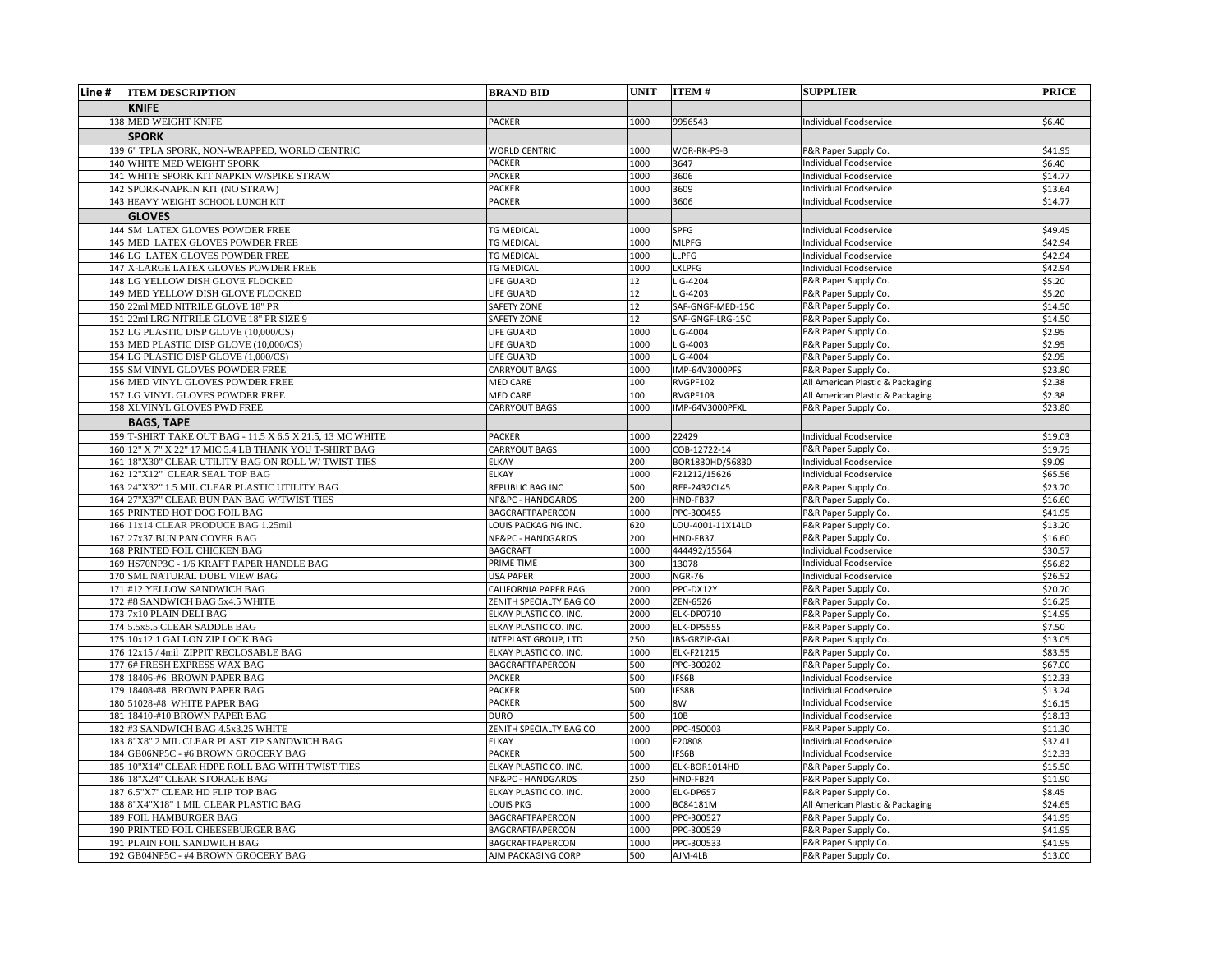| Line # | <b>ITEM DESCRIPTION</b>                                           | <b>BRAND BID</b>          | <b>UNIT</b> | <b>ITEM#</b>      | <b>SUPPLIER</b>                                                   | <b>PRICE</b> |
|--------|-------------------------------------------------------------------|---------------------------|-------------|-------------------|-------------------------------------------------------------------|--------------|
|        | 193 52"X80" CLEAR BUN RACK COVER                                  | NP&PC - HANDGARDS         | 50          | <b>HND-RP8052</b> | P&R Paper Supply Co.                                              | \$16.00      |
|        | 194 6.5x7 PORTION BAG FLIP TOP SADDLE PACK                        | ELKAY PLASTIC CO. INC.    | 2000        | ELK-DP657         | P&R Paper Supply Co.                                              | \$8.45       |
|        | 195 18x24 UTILITY BAG W/TIES .6 mil                               | NP&PC - HANDGARDS         | 250         | HND-FB24          | P&R Paper Supply Co.                                              | \$11.90      |
|        | 196 3/8"x180yd GREEN BAG SEALING TAPE (96 ROLLS)                  | <b>QSPAC INDUSTRIES</b>   |             | QSP-BS224-GRN     | P&R Paper Supply Co.                                              | \$1.75       |
|        | 197 3/8"x180yd RED BAG SEALING TAPE (96 ROLLS)                    | <b>QSPAC INDUSTRIES</b>   |             | QSP-BS224-RED     | P&R Paper Supply Co.                                              | \$1.75       |
|        | 198 2"x60yd UTILITY GRADE MASKING TAPE 48MM (24 ROLLS)            | <b>QSPAC INDUSTRIES</b>   | 24          | QSP-MK652-2       | P&R Paper Supply Co.                                              | \$54.85      |
|        | 199 SHURTAPE HP200 HOT MELT PACKAGING TAPE - 48mm x 100m (1 ROLL) | SHURTAPE TECHNOLOGIES INC | 36          | SHU-207149        | P&R Paper Supply Co.                                              | \$2.00       |
|        | 200 CAN LINERS 45 GAL, 40X48, 22MC, NATURAL                       | <b>UTEK</b>               | 250         | CL00150           | All American Plastic & Packaging                                  | \$29.94      |
|        | 201 CAN LINERS 33 GALLON, 33X39, 1.5ML BLACK                      | <b>KANGAROO PAK INC</b>   | 250         | KAN-R3340N16      | P&R Paper Supply Co.                                              | \$18.75      |
|        |                                                                   |                           |             |                   |                                                                   |              |
|        | <b>FOIL</b>                                                       |                           |             |                   |                                                                   |              |
|        | 202 12"X10 .75" POP UP FOIL                                       | <b>IFS</b>                | 3000        | <b>IFS721</b>     | <b>Individual Foodservice</b>                                     | \$54.12      |
|        | 203 10-1/2x14 RED DESIGN CUSHION FOIL                             | BAGCRAFTPAPERCON          | 2000        | PPC-300842        | P&R Paper Supply Co.                                              | \$68.95      |
|        | 204 10-1/2x14 BLUE DESIGN CUSION FOIL                             | BAGCRAFTPAPERCON          | 2000        | PPC-300844        | P&R Paper Supply Co.                                              | \$68.95      |
|        | 205 10-1/2x14 GREEN DESIGN CUSHION FOIL                           | <b>BAGCRAFTPAPERCON</b>   | 2000        | PPC-300845        | P&R Paper Supply Co.                                              | \$68.95      |
|        | 206 10-1/2x14 HAMBURGER DESIGN CUSHION FOIL                       | <b>BAGCRAFTPAPERCON</b>   | 2000        | PPC-300852        | P&R Paper Supply Co.                                              | \$68.95      |
|        | 207 10-1/2x14 CHEESEBURGER DESIGN CUSHION FOIL                    | BAGCRAFTPAPERCON          | 2000        | PPC-300853        | P&R Paper Supply Co.                                              | \$68.95      |
|        | 208 10-1/2x14 CHICKEN DESIGN CUSHION FOIL SHEETS                  | <b>BAGCRAFTPAPERCON</b>   | 2000        | PPC-300855        | P&R Paper Supply Co.                                              | \$68.95      |
|        | 209 10.5x14 MEXIWRAP FOIL SHEETS                                  | <b>VOLFLEX</b>            | 2500        | <b>FS004</b>      | All American Plastic & Packaging<br><b>Individual Foodservice</b> | \$100.38     |
|        | 210 12"x1000' STANDARD MEDALION FOIL ROLL                         | IFS                       |             | <b>IFS611</b>     |                                                                   | \$21.59      |
|        | 211 24"x1000' HEAVY DUTY FOIL ROLL                                | <b>PACTIV</b>             |             | 627               | Individual Foodservice                                            | \$142.84     |
|        | 212 18x500 HEAVY MEDALLION FOIL ROLL                              | <b>CARRYOUT BAGS</b>      |             | COB-51808-VB      | P&R Paper Supply Co.                                              | \$26.75      |
|        | $213$ <sub>9x10.75</sub> FOIL SHEETS                              | <b>IFS</b>                | 3000        | <b>IFS711</b>     | Individual Foodservice                                            | \$42.49      |
|        | 214 18"x1000' STANDARD MEDALION FOIL ROLL                         | <b>IFS</b>                |             | <b>IFS615</b>     | <b>Individual Foodservice</b>                                     | \$36.36      |
|        | 215 18'x500' STANDARD MEDALLION FOIL ROLL                         | CARRYOUT BAGS             |             | COB-51808-VB      | P&R Paper Supply Co.                                              | \$26.75      |
|        | 216 14"X16" SILVER FOIL WRAP                                      | BAGCRAFTPAPERCON          | 1000        | PPC-300841        | P&R Paper Supply Co.                                              | \$48.45      |
|        | 217 10.5"X13" SILVER PLAIN FOIL SHEETS                            | BAGCRAFTPAPERCON          | 2000        | PPC-300815        | P&R Paper Supply Co.                                              | \$68.90      |
|        | 218 10.5"X13" RED CHECKERED FOIL SHEETS                           | <b>BAGCRAFTPAPERCON</b>   | 2000        | PPC-300842        | P&R Paper Supply Co.                                              | \$68.95      |
|        | 219 10.5"X13" BLUE CHECKERED FOIL SHEETS                          | <b>BAGCRAFTPAPERCON</b>   | 2000        | PPC-300844        | P&R Paper Supply Co.                                              | \$68.95      |
|        | 220 12x12 PLAIN CUSHION FOIL SHEETS                               | <b>BAGCRAFTPAPERCON</b>   | 2000        | PPC-300806        | P&R Paper Supply Co.                                              | \$88.00      |
|        | $221 10-1/2x14$ PLAIN CUSHION FOIL SHEETS                         | <b>BAGCRAFTPAPERCON</b>   | 2000        | PPC-300815        | P&R Paper Supply Co.                                              | \$68.90      |
|        | 222 18x1000 HEAVY MEDALLION FOIL ROLL                             | <b>IFS</b>                |             | IFS-181000H       | Individual Foodservice                                            | \$48.89      |
|        | <b>CLING WRAP, FILMS, PAN COVERS</b>                              |                           |             |                   |                                                                   |              |
|        | 223 14"X14" CLEAR PLAST PERF CLING WRAP 1/RL                      | <b>ANCHOR PACKAGING</b>   |             | ANC-E151414       | P&R Paper Supply Co.                                              | \$10.60      |
|        | 224 18"X18" CLEAR PLAST PERF CLING WRAP 1/RL                      | <b>ANCHOR PACKAGING</b>   |             | ANC-E151818       | P&R Paper Supply Co.                                              | \$12.70      |
|        | 225 10"X10" CLEAR PLAST PERF CLING WRAP 1/RL                      | <b>ANCHOR PACKAGING</b>   |             | ANC-E151010       | P&R Paper Supply Co.                                              | \$8.75       |
|        | 226 11"x11" CLEAR PLAST PERF CLING WRAP 1/RL                      | <b>ANCHOR PACKAGING</b>   |             | ANC-E151111       | P&R Paper Supply Co.                                              | \$14.20      |
|        | 227 16"x16" CLEAR PLAST PERF CLING WRAP 1/RL                      | <b>ANCHOR PACKAGING</b>   |             | ANC-E151616       | P&R Paper Supply Co.                                              | \$11.35      |
|        | 228 12"x12" CLEAR PLAST PERF CLING WRAP 1/RL                      | <b>ANCHOR PACKAGING</b>   |             | ANC-E151212       | P&R Paper Supply Co.                                              | \$11.90      |
|        | 229 18x3000 CRYSTAL PVC FILM 1/RL                                 | <b>ANCHOR PACKAGING</b>   |             | ANC-307007        | P&R Paper Supply Co.                                              | \$27.20      |
|        | 230 18x2000 METRO PVC FILM 1/RL                                   | <b>ANCHOR</b>             |             | PBS4182           | <b>Individual Foodservice</b>                                     | \$13.94      |
|        | 231 24x2000 METRO PVC FILM 1/RL                                   | <b>ANCHOR PACKAGING</b>   |             | ANC-307007        | P&R Paper Supply Co.                                              | \$27.20      |
|        | 232 10.75"x5100' 985CV HEAT SEAL FILM 1/RL                        | <b>FORM PLASTICS</b>      |             | FRM-9788          | P&R Paper Supply Co.                                              | \$553.95     |
|        | 233 18"x1476' PALLET WRAP                                         | <b>SIGMA</b>              |             | 21702             | <b>Individual Foodservice</b>                                     | \$32.34      |
|        | 234 COFFEE FILTERS 10-12CUP 9-3/4x4-1/4                           | R3 REDISTRIBUTION #80     | 1000        | <b>BUN-20115</b>  | P&R Paper Supply Co.                                              | \$9.75       |
|        | <b>SHEETS, LINERS, WAX PAPER</b>                                  |                           |             |                   |                                                                   |              |
|        | 235 16"X24" WHITE PAN LINERS                                      | <b>PATERSON PACIFIC</b>   | 1000        | PAT-2405161-0000  | P&R Paper Supply Co.                                              | \$35.00      |
|        | 236 40x46 45GAL 1.5mil BLACK FLAT SEAL LINER                      | <b>PACKER</b>             | 100         | 213234            | <b>Individual Foodservice</b>                                     | \$18.75      |
|        | 237 34x25 STEAM PAN LINER                                         | LK PACKAGING              | 250         | ELK-BOR3425H      | P&R Paper Supply Co.                                              | \$17.10      |
|        | 238 4" -6" HALF PAN-MED DEEP PANSAVER/PANLINER                    | PANSAVER                  | 100         | 42636             | Individual Foodservice                                            | \$26.82      |
|        | $239$ 34x18 6" DEEP PAN LINER                                     | PANSAVER                  | 250         | 42102             | Individual Foodservice                                            | \$161.92     |
|        | 240 12x16 PROX HALF PAN LINER                                     | <b>WALSH</b>              | 1000        | 27-1/2-1M         | <b>Individual Foodservice</b>                                     | \$22.59      |
|        | 241 FULL SHEET DEEP PAN SAVER                                     | PANSAVER                  | 50          | 42002             | Individual Foodservice                                            | \$27.48      |
|        | 242 4" DEEP PANSAVER-FULL PAN                                     | PANSAVER                  | 100         | 42001             | Individual Foodservice                                            | \$45.22      |
|        | 243 FULL SIZE PAN COVER                                           | <b>PANSAVER</b>           | 50          | 44701             | <b>Individual Foodservice</b>                                     | \$31.87      |
|        | 244 12"X12" RED CHECKERBOARD SHEET                                | <b>PACKER</b>             | 5000        | 12X12R            | ndividual Foodservice                                             | \$69.89      |
|        | 245 24"x1100' WHITE FREEZER PAPER ROLL                            | PAPERCUTTERS INC.         |             | PCT-121124        | P&R Paper Supply Co.                                              | \$49.15      |
|        | 246 12"X12" YELLOW WAX PAPER                                      | <b>COUGAR</b>             | 5000        | <b>PCT-12X12Y</b> | All American Plastic & Packaging                                  | \$54.24      |
|        | <b>OVEN MITTS, PAN GRABBERS</b>                                   |                           |             |                   |                                                                   |              |
|        | 247 17" PYROTEX OVEN MITT                                         | JOHN RITZENTHALER COMPANY |             | ARD-2PX27BET      | P&R Paper Supply Co.                                              | \$8.65       |
|        |                                                                   |                           |             |                   |                                                                   |              |